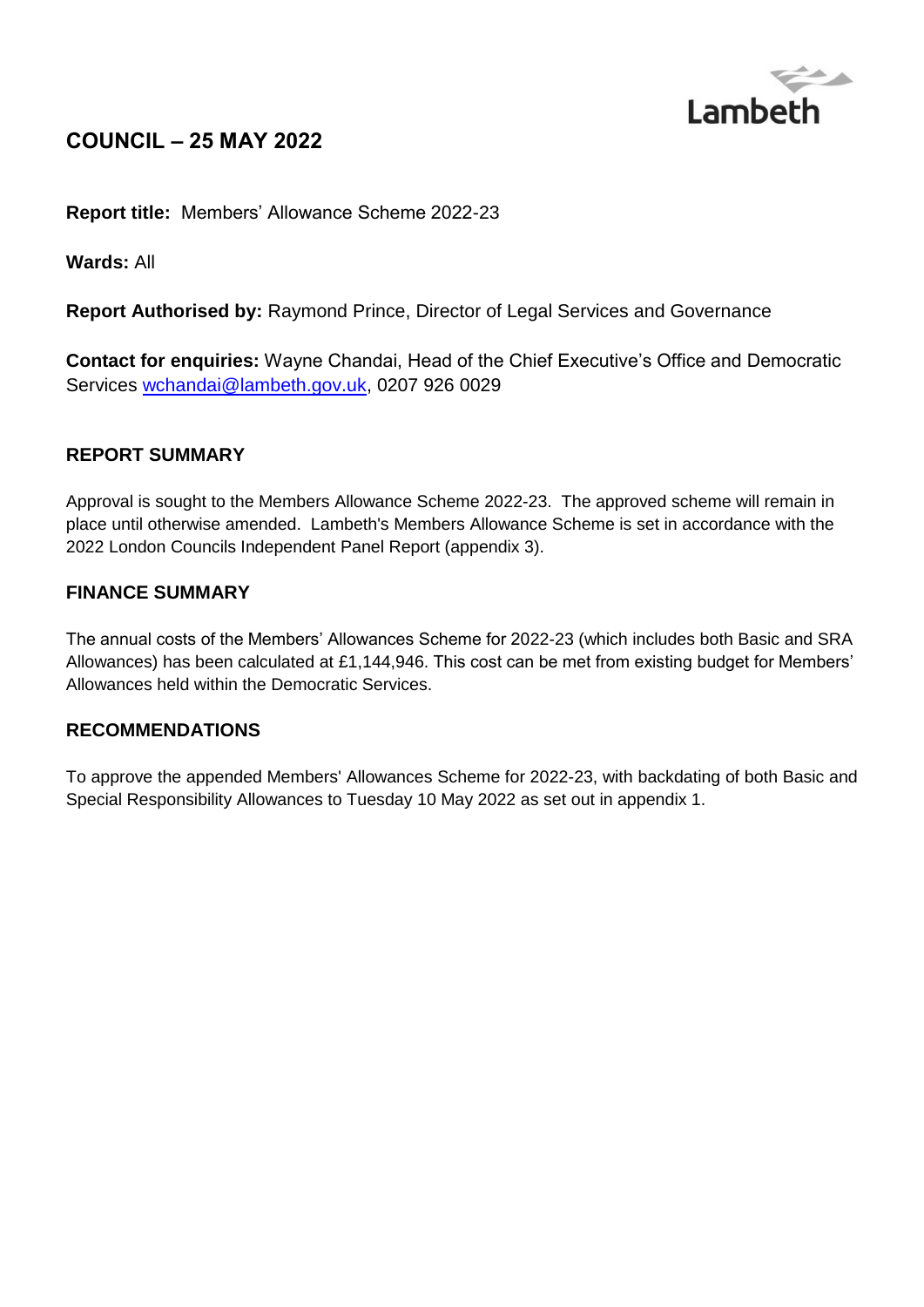## **1. CONTEXT**

1.1 In approving the Members' Allowance Scheme, Council is required to have regard to the reports of the London Councils Independent Panel on Member Remuneration (IP Report). The IP report has been published in 2003, 2006, 2010, 2014, 2018 and most recently 2022. The latest report is attached at appendix 3.

## **2. PROPOSAL AND REASONS**

- 2.1 The scheme (appendix 1) recommends that the basic allowance is set at £10,597 which is below the IP reports recommendation of £12,014. The basic allowance will be received by all 63 councillors. Councillors that undertake other duties will receive a "Special responsibility Allowance" the scheme also sets out these amounts which are in line with the IP report.
- 2.2 Government ended councillors' access to the Local Government Pension Scheme with effect from the end of their last term of office on Monday 26 May 2014. This is reflected in the proposed scheme for 2022-23.
- 2.3 As in 2018, the Administration wishes to back date both the Basic Allowance and Special Responsibility Allowances (SRAs) to apply from the first date of service for the new Council - Tuesday 10 May 2022, because:
	- Basic Allowance: backdating to the first date of service of the new Council was agreed in 2002, 2006, 2010, 2014 and 2018. It is also recommended to be back dated to the 10 May in this report.
	- SRAs: postholders have been required to undertake their duties and receive the necessary training in preparation for forthcoming Cabinet and committee meetings.
- 2.4 The recommended scheme (appendix 1) means that 34 of 63 councillors (54% of the total) will receive an SRA in 2022-23. However, it is noted that four Councillors are part of job share arrangements and the allowance will be split.
- 2.5 The IP Report again recommend a job profile for councillors contained within Appendix 3. The Council's Constitution currently sets out key duties for Members and additional duties for Cabinet members (Part X and Part II). The Head of Chief Executive's Office and Democratic Services will discuss with the Chief Whip and opposition whip the IP recommendations in this regard.
- 2.6 The IP report also sets out that members' allowances schemes should allow the continuance of Special Responsibility Allowances in the case of sickness, maternity and paternity leave on the same terms that the council's employees receive. The current member allowance scheme has some provision however HR will be conducting a review and will look to improve the scheme and make it clearer.
- 2.7 The amended scheme will be advertised in the local press in June 2022 and published on the website. The approved scheme will remain in place until otherwise amended.

## **3. FINANCE**

- 3.1 The Members Allowance budget in respect of Basic Allowance and Special Responsibility Allowances is £1,153,289 in 2022-23, and the recommended scheme can be accommodated within the budget. The budget is held within Democratic Services Business Unit.
- 3.2 The appended draft scheme has been vetted for Income Tax purposes.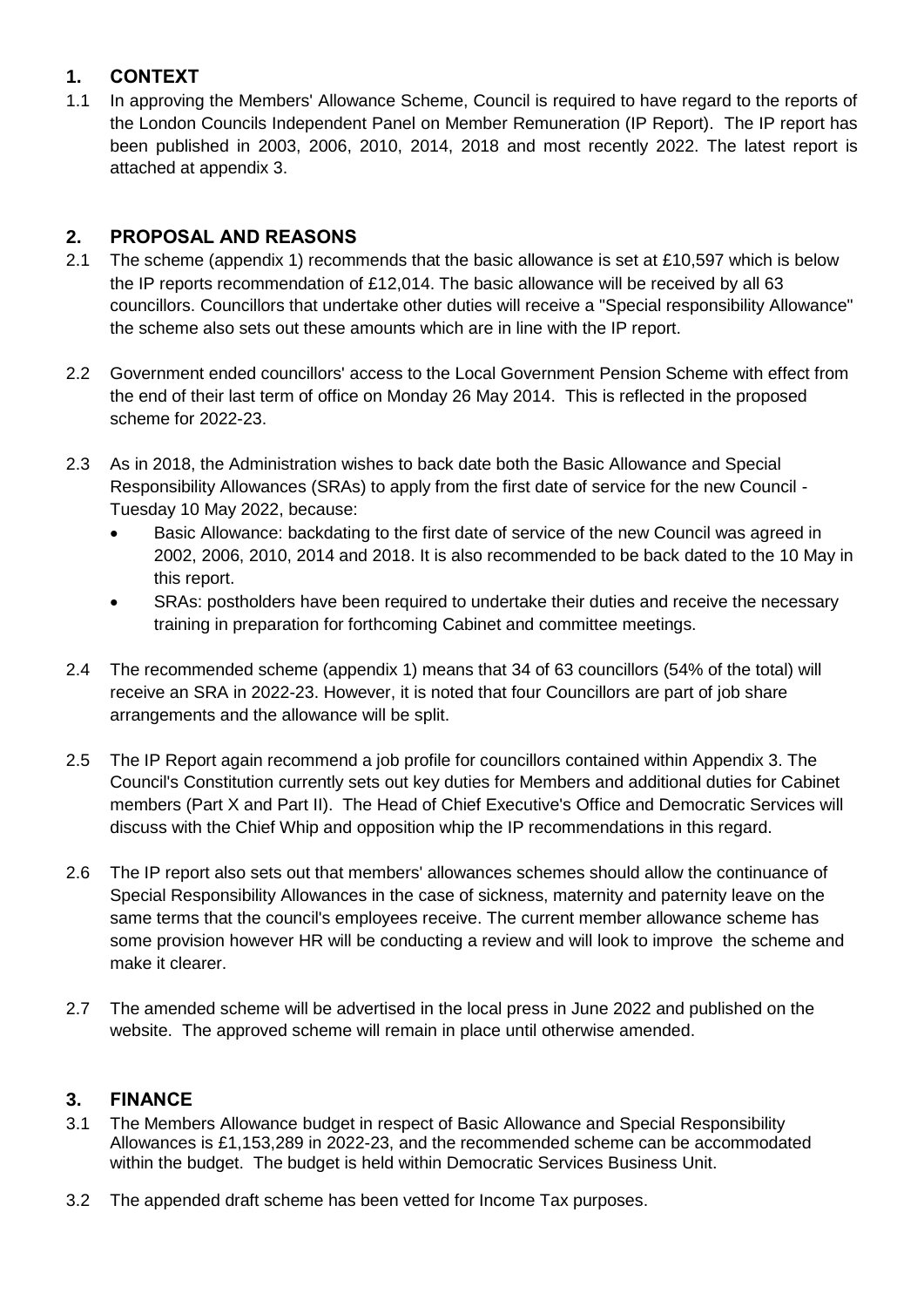3.3 There are no capital implications as a direct result of this proposal.

#### **4. LEGAL AND DEMOCRACY**

- 4.1 Section 18 of the Local Government & Housing Act 1989, as amended by section 99 of the Local Government Act 2000 makes provision for the payment of allowances and pensions for Members of local authorities. The relevant regulations made under this section are the Local Authorities (Members' Allowances) (England) Regulations 2003.
- 4.2 Regulation 10 provides for an allowances scheme to be amended at any time during the year but a scheme may only be revoked with effect from the beginning of any year (i.e. 1 April). Before making a new scheme, the Council must firstly revoke the current scheme and must ensure that the new scheme takes effect on the date of revocation. Regulation 10 also provides that a scheme may make provision for an annual adjustment of allowances by reference to such index as may be specified by the authority and where the only change made to a scheme in any year is that effected by such annual adjustment in accordance with such index the scheme shall be deemed not to have been amended. Reliance cannot be placed on that index for longer than four years before seeking a further recommendation from the independent remuneration panel. In addition, regulation 10(6) provides that, where an amendment is to be made which affects an allowance payable for the year in which the amendment is made, the scheme may provide for the entitlement to such allowance as amended to apply with effect from the beginning of the year in which the amendment is made (i.e. 1 April).
- 4.3 Before making, amending or revoking its allowances scheme, the Council is required, by virtue of Regulation 19, to have regard to the recommendations of the independent remuneration panel. The Council is not, however, bound to adopt all or any of the panel's recommendations provided it has given them due consideration and is satisfied that it has justifiable reasons for not doing so. In addition, the Council must have regard to the statutory guidance relating to members' allowances which was issued in July 2003.
- 4.4 In considering the recommendations of this report and, in particular, the levels of SRA to be paid, members should have regard, inter alia, to the following extracts from the statutory guidance issued by the (then) ODPM:

*"… authorities will wish to consider very carefully the additional roles of members and the significance of these roles, both in terms of responsibility and real time commitment before deciding which will warrant the payment of SRA … New arrangements will mean that there are inevitable changes in the positions of responsibility on the council, both in terms of number and workload. Some councillors will be spending significantly more of their time on council duties than has ever previously been the case. On the other hand, changes to the traditional committee structure will mean that there are fewer committees and, as a consequence, fewer councillors engaged as chairs and vice-chairs of numerous committees…. Having determined which duties should be acknowledged as significant additional responsibilities, the authority will need to consider the levels of SRA which are attached to the post….."* (extract from 'Guidance on Members' Allowances for Local Authorities in England').

4.5 The various categories of responsibility which may attract SRA are set out in regulation 5. In addition to discharging functions such as acting as leader or deputy leader of a political group, a Cabinet Member or Chair of a committee, an additional category is carrying out such other activities … as require of the member an amount of time and effort equal to or greater than the other activities listed in the regulation.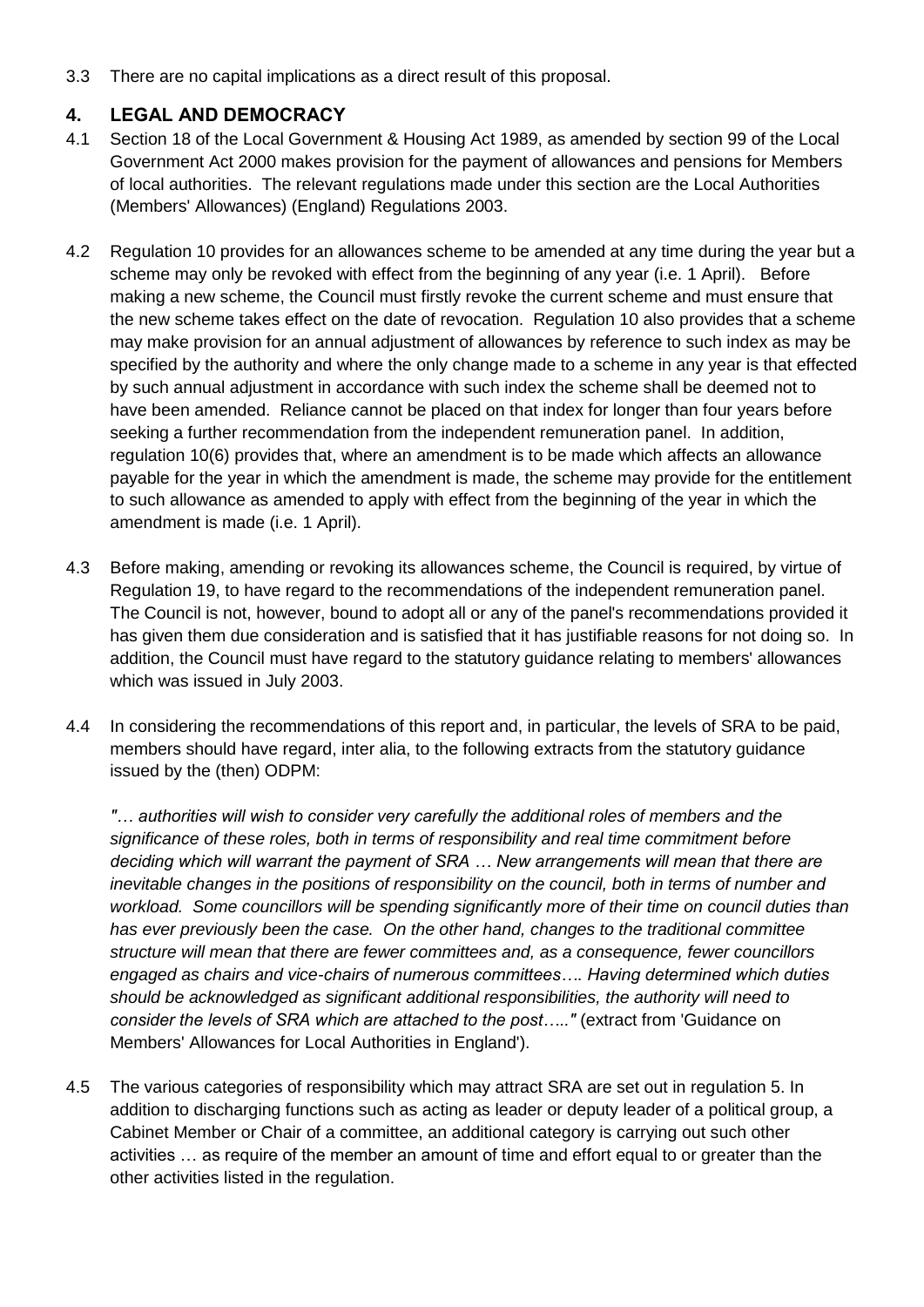- 4.6 Regulation 16 sets out the requirements for the Council to publish details, as soon as reasonably practicable after the making or amendment of a scheme, in one or more newspapers circulating in its area.
- 4.7 No additional comments from Democratic Services.

## **5. CONSULTATION AND CO-PRODUCTION**

5.1 Not applicable.

## **6. RISK MANAGEMENT**

6.1 Not applicable.

## **7. EQUALITIES IMPACT ASSESSMENT**

7.1 An equality impact assessment was undertaken in respect of the new scheme introduced in 2006 and subsequent variation in 2010. One major premise of the approved scheme is to set allowances at a level to encourage a wider range of people to stand for election to the Council and to posts of responsibility once elected. Consideration was also given to the effects of the new scheme on Councillors receiving means-tested state benefits, as far as that was possible given that each individual Councillor's circumstances are different. Member equality monitoring will continue and a full EIA will need to be undertaken for any subsequent review or change of the Scheme

## **8. COMMUNITY SAFETY**

8.1 Not applicable.

## **9. ORGANISATIONAL IMPLICATIONS**

- **Environmental**
- 9.1 None.

#### **Health**

9.2 None.

## **Corporate Parenting**

9.3 None.

## **Staffing and accommodation**

9.4 None.

## **Responsible Procurement**

9.5 None.

## **10. TIMETABLE FOR IMPLEMENTATION**

10.1 If adopted, the revised allowances scheme will take effect from 10 May 2022 and the necessary advertisement in the local press will be placed in June 2022.